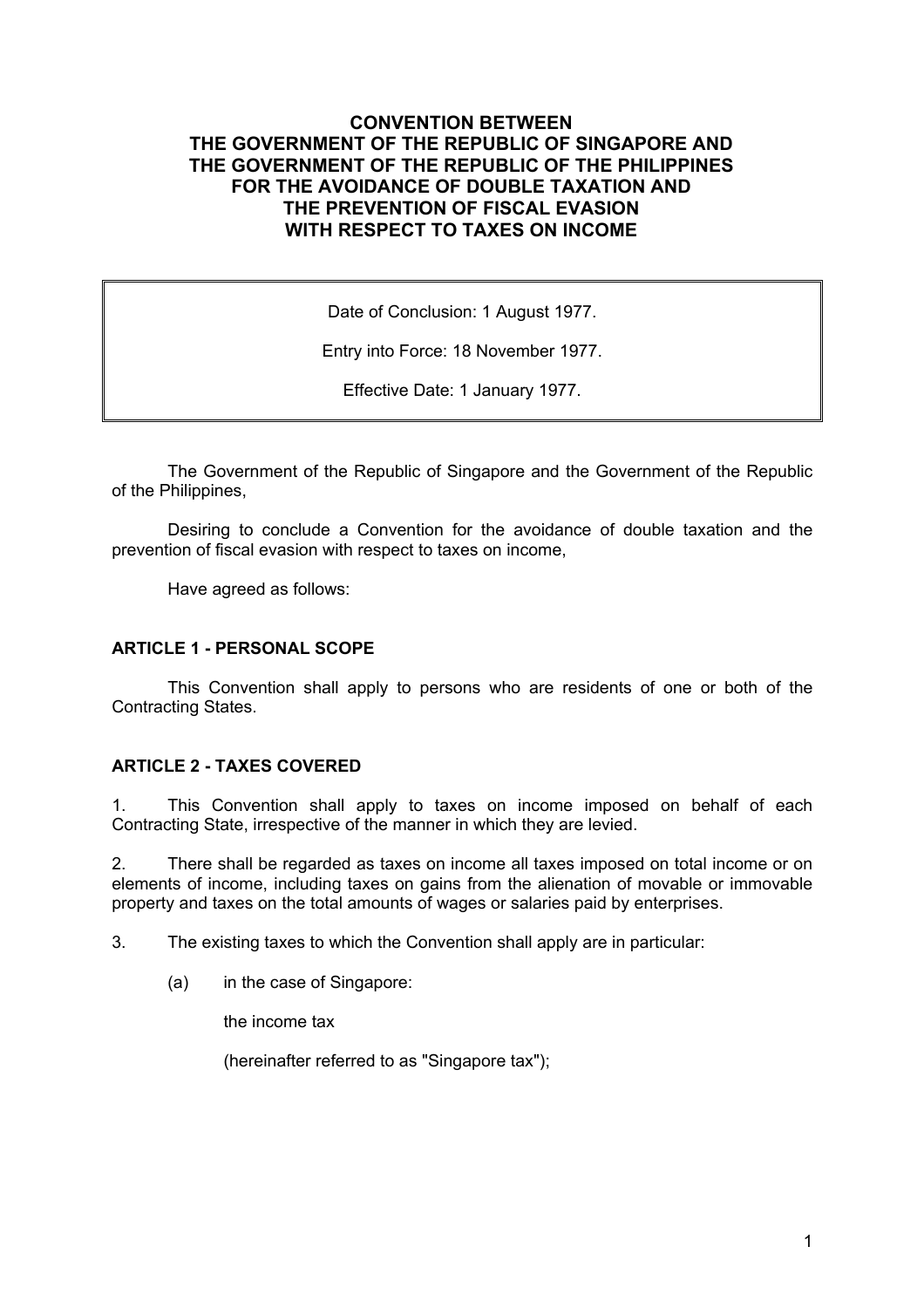(b) in the case of the Philippines:

the income taxes imposed by the Government of the Republic of the Philippines,

(hereinafter referred to as "Philippine tax").

4. The Convention shall apply also to any identical or substantially similar taxes on income which are imposed after the date of signature of this Convention in addition to, or in place of, the existing taxes. The Competent Authorities of the Contracting States shall notify each other of the changes which have been made to their respective taxation laws.

5. The Competent Authorities of the Contracting States shall notify each other of the publication by their respective Contracting States of any material concerning the application of this Convention, whether in the form of regulations, ruling, or judicial decisions by transmitting the texts of any such materials at least once a year.

6. If by reason of changes made in the taxation law of either Contracting State, it seems desirable to amend any article of this Convention without affecting the general principles thereof the necessary amendments may be made by mutual consent by means of an exchange of diplomatic notes or in any other manner in accordance with their constitutional procedures.

# **ARTICLE 3 - GENERAL DEFINITIONS**

- 1. In this Convention, unless the context otherwise requires
	- (a)
- (i) the term "Singapore" means the Republic of Singapore;
	- (ii) the term "Philippines" means the Republic of the Philippines and when used in a geographical sense means the national territory comprising the Republic of the Philippines;
- (b) the terms "a Contracting State" and "the other Contracting State" mean Singapore or the Philippines, as the context requires;
- (c) the term "person" includes an individual, an estate, a trust, a company and any other body of persons which is treated as an entity for tax purposes;
- (d) the term "company" means any body corporate or any other entity which is treated as a body corporate for tax purposes;
- (e) the terms "enterprise of a Contracting State" and "enterprise of the other Contracting State" mean respectively an enterprise carried on by a resident of a Contracting State and an enterprise carried on by a resident of the Contracting State;
- (f) the term "competent authority" means:
	- (i) in the case of Singapore, the Minister for Finance or his authorized representative;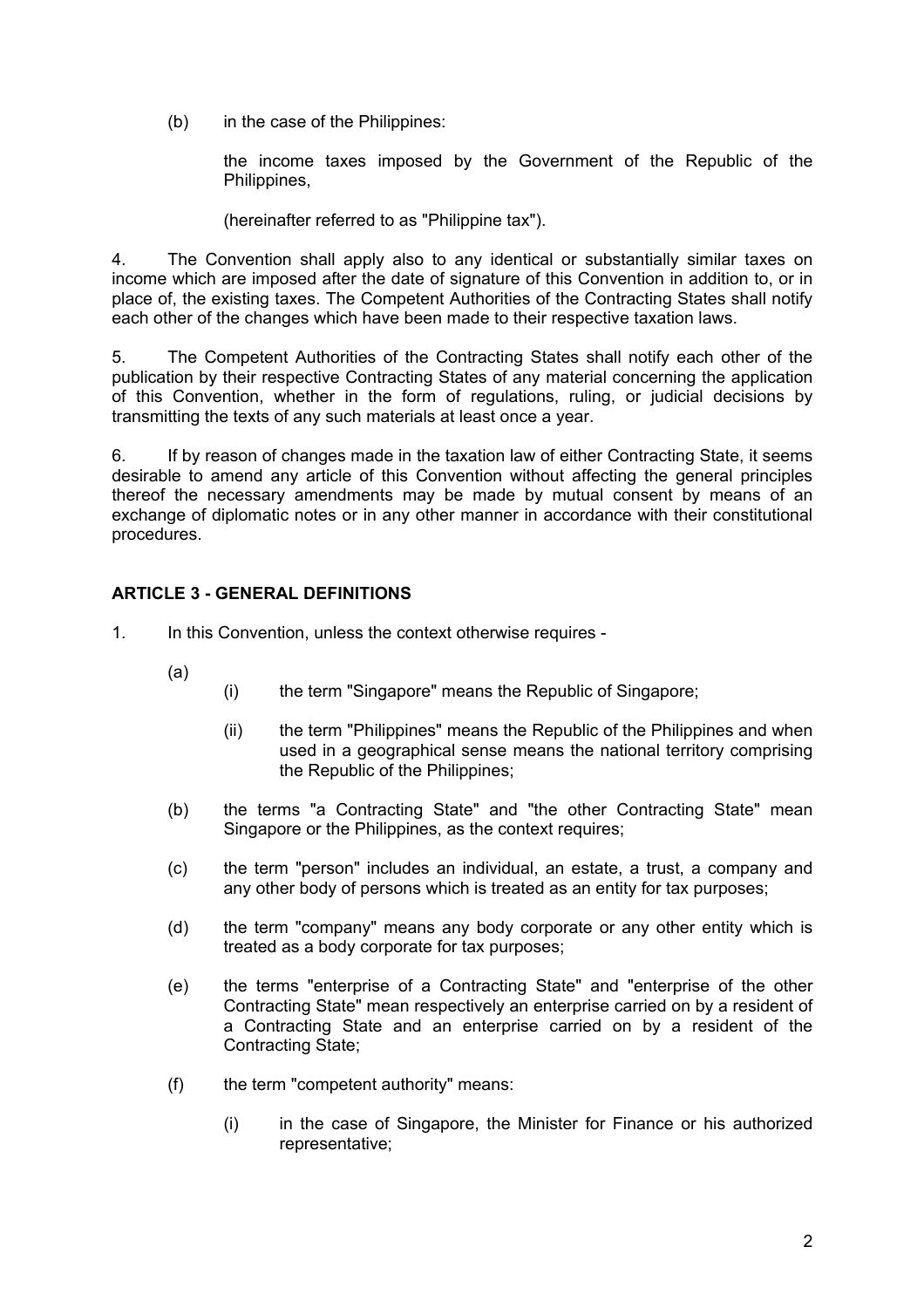- (ii) in the case of the Philippines, the Secretary of Finance or his authorized representative;
- (g) the term "tax" means Singapore tax or Philippine tax as the context requires;
- (h) the term "national" means:
	- (i) any individual possessing the citizenship of a Contracting State;
	- (ii) any legal person, partnership and association created, organized or incorporated under the laws of a Contracting State.
- (i) the term "international traffic" means any transport internationally by ship or aircraft operated by an enterprise of either Contracting State but does not include the operation of such transport solely between places within a Contracting State.

2. As regards the application of the Convention by a Contracting State any term not otherwise defined shall, unless the context otherwise requires, have the meaning which it has under the laws of that Contracting State relating to the taxes which are the subject of the Convention.

# **ARTICLE 4 - FISCAL DOMICILE**

1. For the purposes of this Convention, the term "resident of a Contracting State" means any person who is resident in a Contracting State for tax purposes of that Contracting State.

2. Where by reason of the provisions of paragraph 1 an individual is a resident of both Contracting States, then his status shall be determined, as follows:

- (a) He shall be deemed to be a resident of the Contracting State in which he has a permanent home available to him. If he has a permanent home available to him in both Contracting States, he shall be deemed to be a resident of the Contracting State with which his personal and economic relations are closest (hereinafter referred to as his "centre of vital interests");
- (b) If the Contracting State in which he has his centre of vital interests cannot be determined, or if he has not a permanent home available to him in either Contracting State, he shall be deemed to be a resident of the Contracting State in which he has an habitual abode;
- (c) If he has an habitual abode in both Contracting States or in neither of them, the competent authorities of the two Contracting States shall settle the question by mutual agreement.

3. Where by reason of the provisions of paragraph 1, a person other than an individual is a resident of both Contracting States, he shall be deemed to be a resident of the Contracting State in which its place of effective management is situated. If its place of effective management cannot be determined, the competent authorities of the Contracting States shall settle the question by mutual agreement.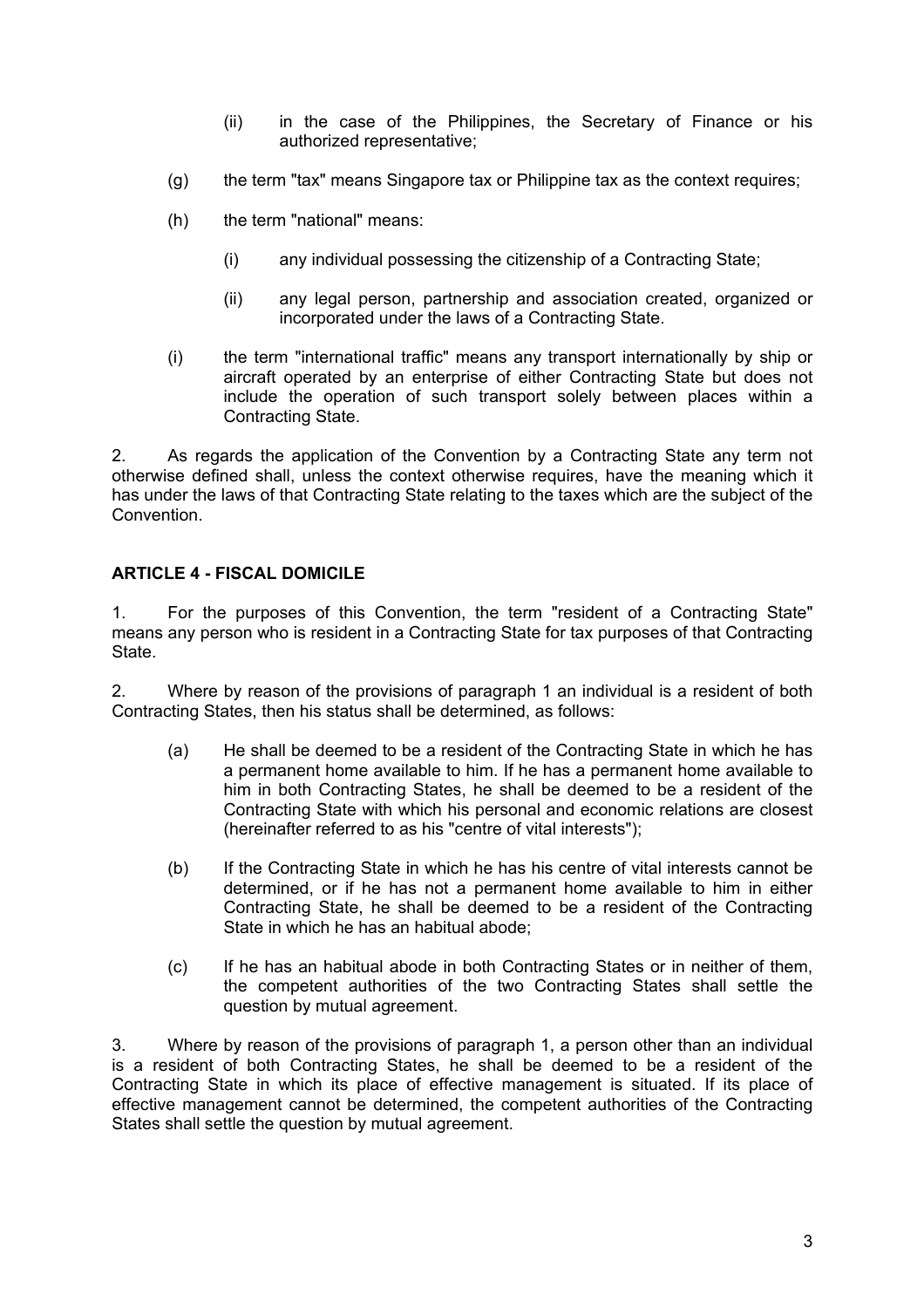### **ARTICLE 5 - PERMANENT ESTABLISHMENT**

1. For the purposes of this Convention, the term "permanent establishment" means a fixed place of business in which the business of the enterprise is wholly or partly carried on.

- 2. The term "permanent establishment" includes specially but is not limited to:
	- (a) A seat of management;
	- (b) A branch;
	- (c) An office;
	- (d) A store or other sales outlet;
	- (e) A factory;
	- (f) A workshop;
	- (g) A warehouse, in relation to a person providing storage facilities for others;
	- (h) A mine, quarry, or other place of extraction of natural resources;
	- (i) A building site or construction or assembly project or installation project or supervisory activities in connection therewith, provided such site, project or activity continues for a period more than 183 days; and
	- (j) The furnishing of services, including consultancy services, by a resident of one of the Contracting States through employees or other personnel, provided activities of that nature continue (for the same or a connected project) within the other Contracting State for a period or periods aggregating more than 183 days.

3. Notwithstanding paragraphs 1, 2 and 4, a permanent establishment shall be deemed not to include -

- (a) the use of facilities solely for the purpose of storage, display or occasional delivery of goods or merchandise belonging to the enterprise;
- (b) the maintenance of a stock of goods or merchandise belonging to the enterprise solely for the purpose of storage, display or occasional delivery;
- (c) the maintenance of a stock of goods or merchandise belonging to the enterprise solely for the purpose of processing by another enterprise;
- (d) the maintenance of a fixed place of business solely for the purpose of purchasing goods or merchandise, or for collecting information, for the enterprise;
- (e) the maintenance of a fixed place of business solely for the purpose of advertising, for the supply of information, for scientific research or for similar activities which have a preparatory or auxiliary character, for the enterprise.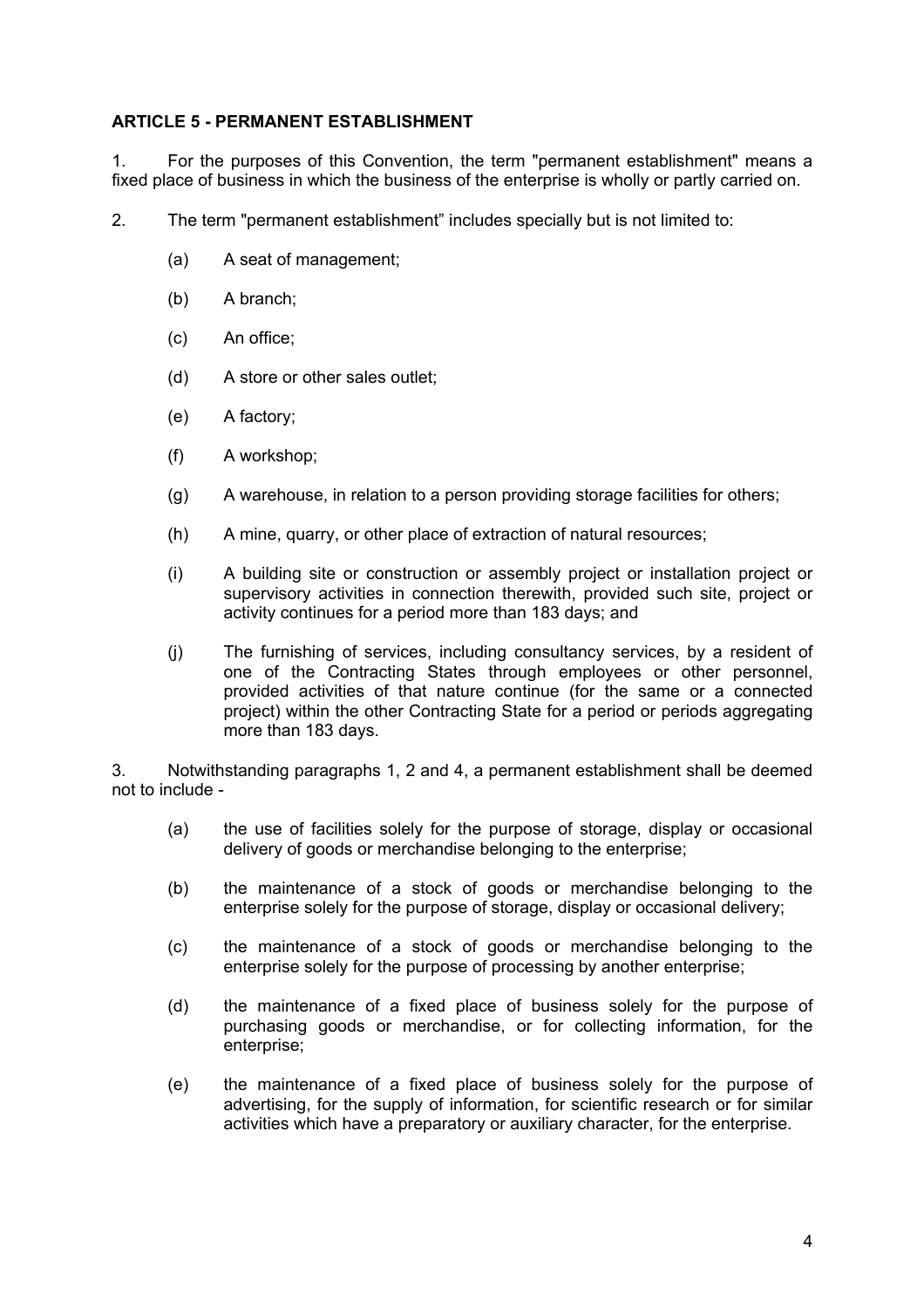4. A person acting in one of the Contracting States on behalf of an enterprise of the other Contracting State, other than an agent of an independent status to whom paragraph 5 applies, shall be deemed to be a permanent establishment in the first-mentioned Contracting State if -

- (a) he has, and habitually exercises in the first-mentioned Contracting State, an authority to conclude contracts in the name of that enterprise unless the exercise of such authority is limited to the purchase of goods or merchandise for that enterprise; or
- (b) he has no such authority, but habitually maintains in the first-mentioned State a stock of goods or merchandise from which he regularly delivers goods or merchandise on behalf of the enterprise.

5. An enterprise of one of the Contracting States shall not be deemed to have a permanent establishment in the other Contracting State merely because that enterprise carries on business in that other Contracting State through a broker, general commission agent, or any other agent of an independent status, where such broker or agent is acting in the ordinary course of his business. However, when the activities of such an agent are devoted wholly or almost wholly on behalf of that enterprise, he shall not be considered an agent of independent status within the meaning of this paragraph if the transactions between the agent and the enterprise were not made under arm's length conditions.

6. Except with respect to reinsurance, an enterprise of a Contracting State shall be deemed to have a permanent establishment in the other Contracting State if it collects premiums in that other State, or insures risks situated therein, through an employee or representative situated therein who is not an agent of independent status to whom paragraph 5 applies.

7. The fact that a company which is a resident of a Contracting State controls or is controlled by a company which is a resident of the other Contracting State, or which carries on business in that other State (whether through a permanent establishment or otherwise), shall not of itself constitute for either company a permanent establishment of the other.

# **ARTICLE 6 - INCOME FROM IMMOVABLE PROPERTY**

1. Income from immovable property including income from agriculture or forestry may be taxed in the Contracting State in which such property is situated.

2. For the purpose of this Convention, the term "immovable property" shall be defined in accordance with the law of the Contracting State in which the property in question is situated. The term shall in any case include property accessory to immovable property, livestock and equipment used in agriculture and forestry, rights to which the provisions of general law respecting landed property apply, usufruct of immovable property and rights to variable or fixed payments as consideration for the working of, or the right to work, mineral deposits, sources and other natural resources; ships, boats and aircraft shall not be regarded as immovable property.

3. The provisions of paragraph 1 shall apply to income derived from the direct use, letting, or use in any other form of immovable property and to profits from the alienation of such property.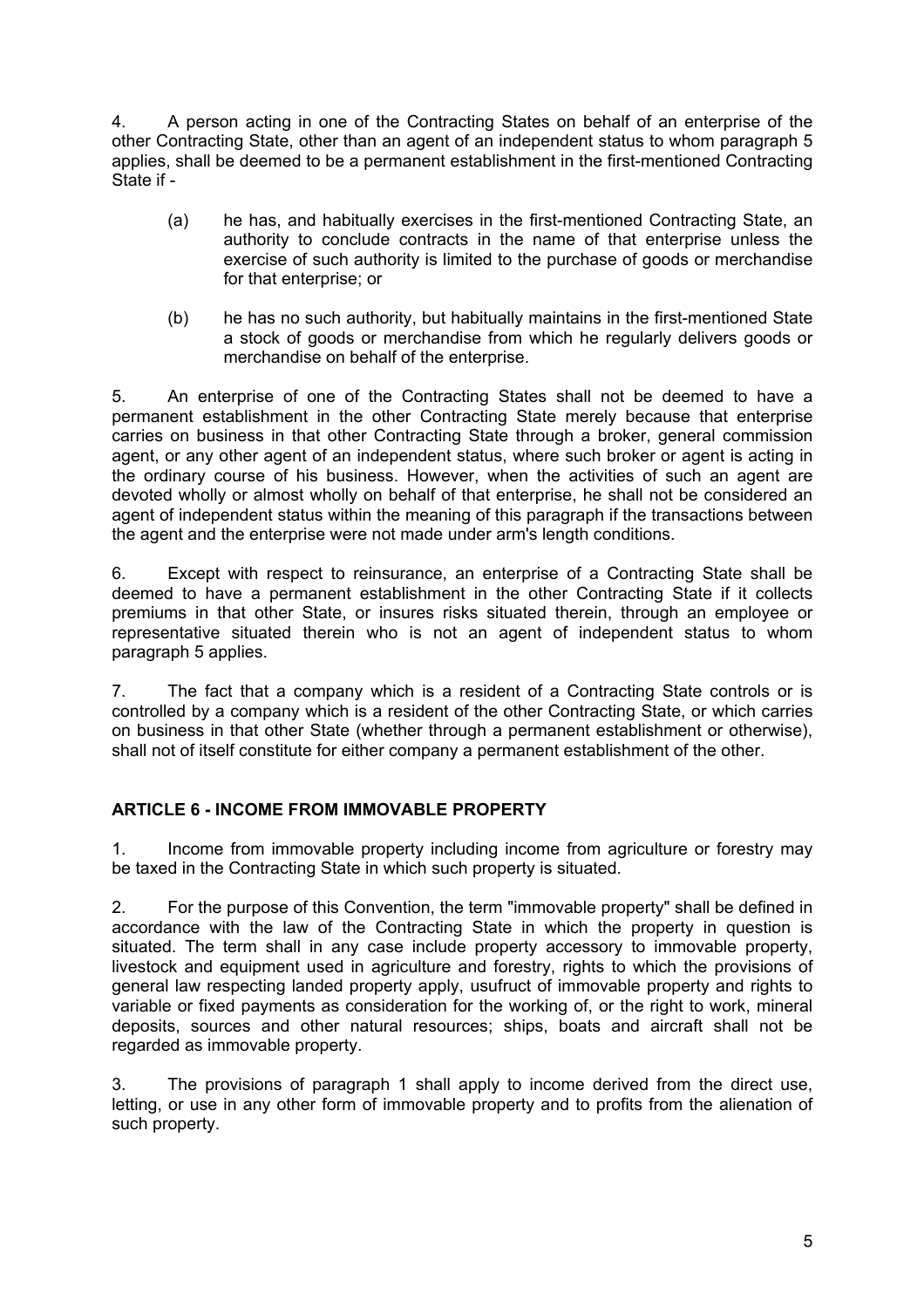4. The provisions of paragraphs 1 and 3 shall also apply to the income from immovable property of an enterprise and to income from immovable property used for the performance of professional services.

# **ARTICLE 7 - BUSINESS PROFITS**

1. The profits of an enterprise of a Contracting State shall be taxable only in that State unless the enterprise carries on business in the other Contracting State through a permanent establishment situated therein. If the enterprise carries on or has carried on business as aforesaid, the profits of the enterprise may be taxed in the other State but only so much of them as is attributable to that permanent establishment.

2. Subject to the provisions of paragraph 3, where an enterprise of a Contracting State carries on business in the other Contracting State through a permanent establishment situated therein, there shall be attributed to that permanent establishment profits which it might be expected to make if it were a distinct and separate enterprise engaged in the same or similar activities under the same or similar conditions and dealing wholly independently with the enterprise of which it is a permanent establishment.

However, insofar as it has been customary in a Contracting State to determine the profits to be attributed to a permanent establishment on the basis of an apportionment of the total profits of the enterprise to its various parts, nothing in this paragraph shall preclude that Contracting State from determining the profits to be taxed by such an apportionment as may be customary; the method of apportionment adopted shall, however, be such that the result shall be in accordance with the principles embodied in this Article.

3. In the determination of the profits of a permanent establishment, there shall be allowed as deductions expenses which are incurred for the purposes of the permanent establishment including executive and general administrative expenses so incurred, whether included in the State in which the permanent establishment is situated or elsewhere.

4. Notwithstanding the provisions of paragraph 3, no deduction shall be allowed in respect of amounts paid or charged (other than reimbursement of actual expenses) by the permanent establishment to the head office of the enterprise or any of its other offices, by way of -

- (a) royalties, fees or other similar payments in return for the use of patents or other rights;
- (b) commission for specific services performed or for management; and
- (c) interest on money lent to the permanent establishment, except in the case of banking institution.

5. No profits shall be attributed to a permanent establishment by reason of the mere purchase by that permanent establishment of goods or merchandise for the enterprise.

6. Where profits include items of income which are dealt with separately in other Articles of this Convention, then the provisions of those Articles shall not be affected by the provisions of this Article.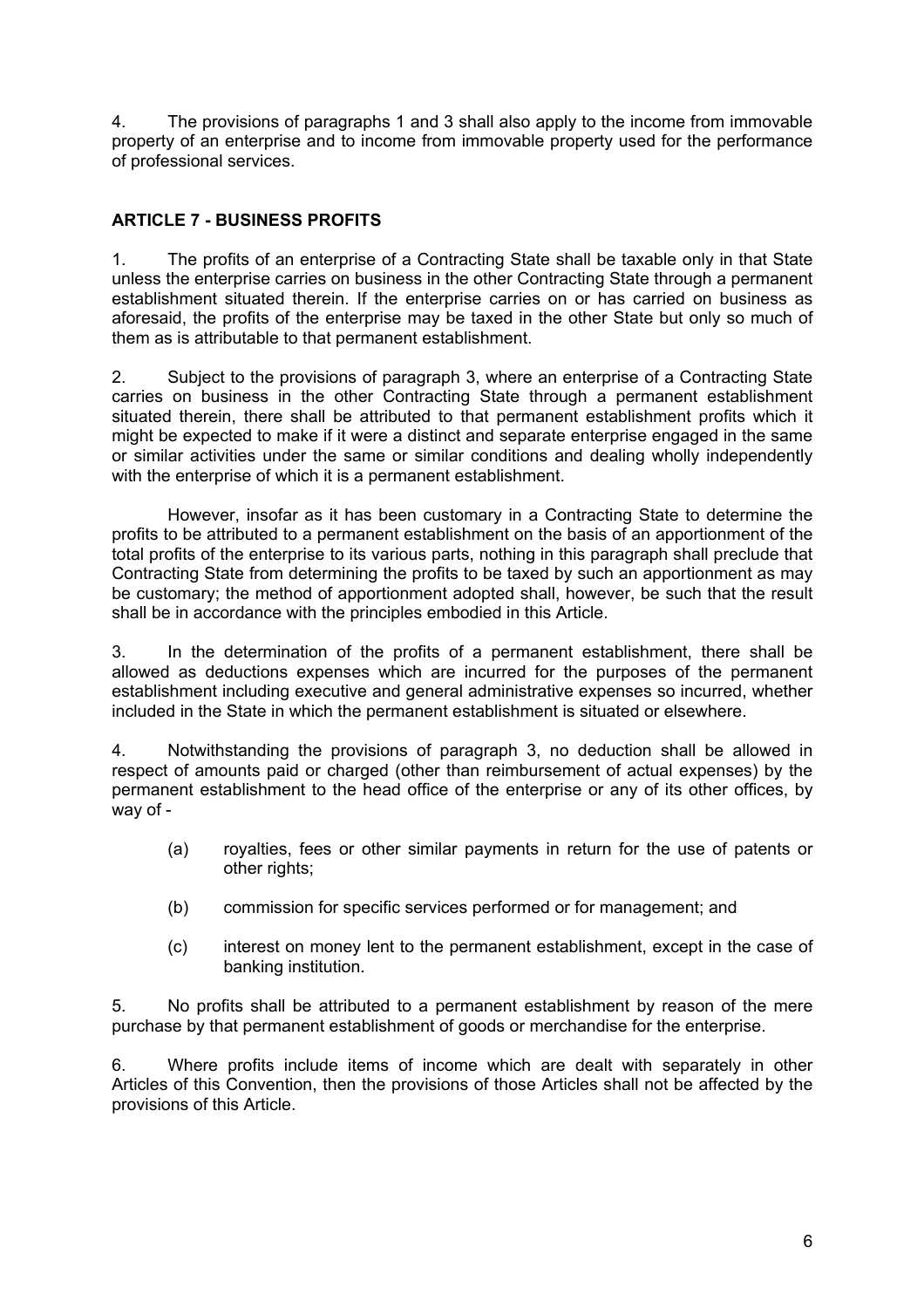### **ARTICLE 8 - SHIPPING AND AIR TRANSPORT**

1. Profits from sources within a Contracting State derived by an enterprise of the other Contracting State from the operation of ships or aircraft in international traffic may be taxed in the first-mentioned State but the tax so charged shall not exceed whichever is the lesser of either -

- (a) one and one-half percent of the gross revenues derived from sources in that State; or
- (b) the lowest rate of Philippine tax that may be imposed on profits of the same kind derived under similar circumstances by a resident of a third State.

2. The provisions of paragraph 1 shall also apply to profits derived from the participation in a pool, a joint business or in an international operating agency.

### **ARTICLE 9 - ASSOCIATED ENTERPRISES**

- 1. Where
	- (a) an enterprise of a Contracting State participates directly or indirectly in the management, control or capital of an enterprise of the other Contracting State, or
	- (b) the same persons participate directly or indirectly in the management, control or capital of an enterprise of a Contracting State and an enterprise of the other Contracting State,

and in either case conditions are made or imposed between the two enterprises in their commercial or financial relations which differ from those which would be made between independent enterprises, then any profits which would, but for those conditions, have accrued to one of the enterprises, but, by reason of those conditions, have not so accrued, may be included in the profits of that enterprise and taxed accordingly.

2. Where profits on which an enterprise of a Contracting State has been charged to tax in that State are also included in the profits of an enterprise of the other Contracting State and taxed accordingly, and the profits so included are profits which would have accrued to that enterprise of the other State if the conditions made between the enterprises had been those which would have been made between independent enterprises, then the firstmentioned State shall make an appropriate adjustment to the amount of tax charged on those profits in the first-mentioned State. In determining such an adjustment due regard shall be had to the other provisions of this Convention in relation to the nature of the income, and for this purpose the competent authorities of the Contracting States shall, if necessary, consult each other.

# **ARTICLE 10 - DIVIDENDS**

1. Dividends paid by a company which is a resident of a Contracting State to a resident of the other Contracting State may be taxed in that other State.

2. However, such dividends may be taxed in the Contracting State of which the company paying the dividends is a resident, and according to the law of that State, but if the recipient is the beneficial owner of the dividends the tax so charged shall not exceed -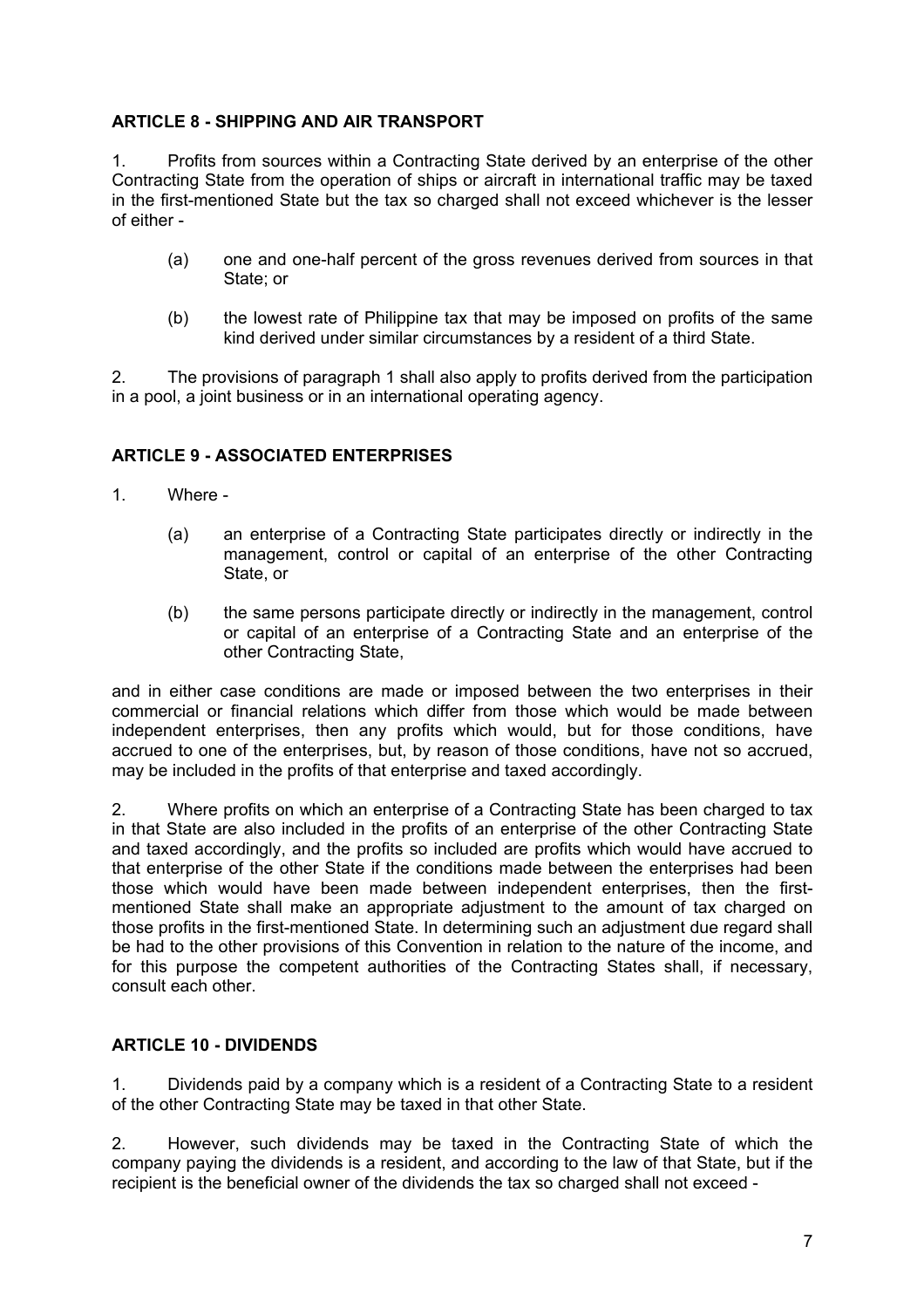- (a) 15 percent of the gross amount of the dividends if the recipient is a company (including partnership) and during the part of the paying company's taxable year which precedes the date of payment of the dividend and during the whole of its prior taxable year (if any), at least 15 percent of the outstanding shares of the voting stock of the paying company was owned by the recipient company; and
- (b) in all other cases 25 percent of the gross amounts of the dividends.

The competent authorities of the Contracting States shall by mutual agreement settle the mode of application of this limitation.

3. The provisions of paragraphs 1 and 2 shall not affect the taxation of the company in respect of the profits out of which the dividends are paid.

4. The term "dividends" as used in this Article means income from shares, "jouissance" shares or "jouissance" rights, mining shares, founders' shares or other rights, not being debtclaims, participating in profits, as well as income assimilated to income from shares by the taxation law of the State of which the company making the distribution is a resident.

5. The provisions of paragraphs 1 and 2 shall not apply if the recipient of the dividends, being a resident of a Contracting State, carries on in the other Contracting State of which the company paying the dividends is a resident, trade or business through a permanent establishment situated therein, or performs in that other State professional services from a fixed base situated therein, and the holding by virtue of which the dividends are paid is effectively connected with such permanent establishment or fixed base. In such a case, the provisions of Article 7 or Article 14, as the case may be, shall apply.

6. Where a company which is a resident of a Contracting State derived profits or income from the other Contracting State, that other State may not impose any tax on the dividends paid by the company to persons who are resident of that State, except insofar as such dividends are paid to a resident of that other State or insofar as the holding in respect of which the dividends are paid is effectively connected with a permanent establishment or a fixed base situated in that other State, nor subject the company's undistributed profits to a tax on the company's undistributed profits, even if the dividends paid or undistributed profits consist wholly or partly of profits or income arising in such other State.

# **ARTICLE 11 - INTEREST**

1. Interest arising in a Contracting State and paid to a resident of the other Contracting State may be taxed in that other State.

2. However, such interest may be taxed in the Contracting State in which it arises, and according to the law of that State, but if the recipient is the beneficial owner of the interest the tax so charged shall not exceed 15 percent of the gross amount of the interest. The competent authorities of the Contracting States shall by mutual agreement settle the mode of application of this limitation.

3. The term "interest" as used in this Article means income from debt-claims of every kind, whether or not secured by mortgage, and whether or not carrying a right to participate in the debtor's profits, and in particular, income from government securities and income from bonds or debentures, including premiums and prizes attaching to such securities, bonds or debentures, as well as income assimilated to income from money lent by the taxation law of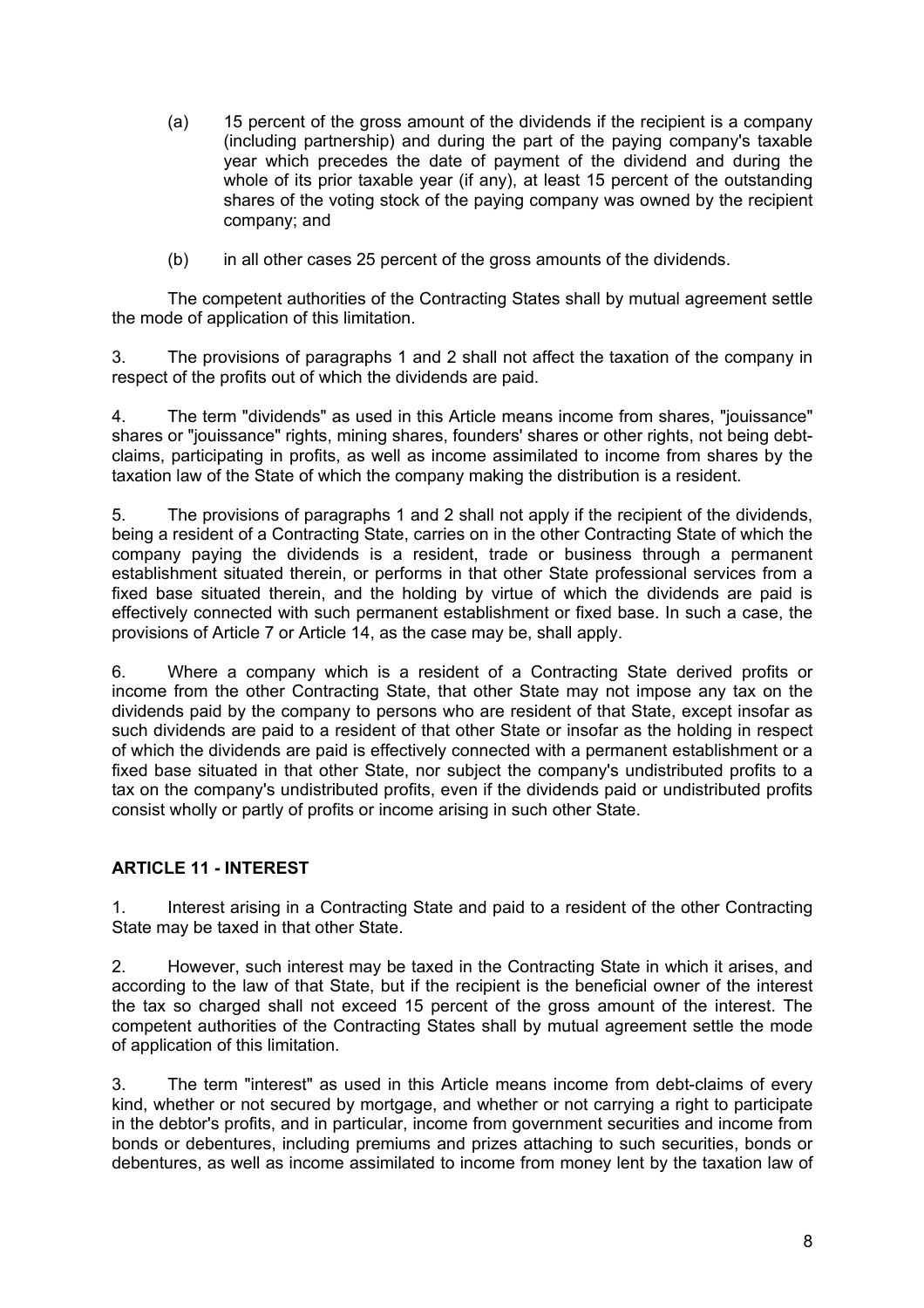the State in which the income arises, including interest on deferred payment sales. Penalty charges for late payment shall not be regarded as interest for purposes of this Article.

4. The provisions of paragraphs 1 and 2 shall not apply if the recipient of the interest, being a resident of a Contracting State, carries on in the other Contracting State in which the interest arises a trade or business through a permanent establishment situated therein, or performs in that other State professional services from a fixed base situated therein and the debt-claim in respect of which the interest is paid is effectively connected with such permanent establishment or fixed base. In such a case, the provisions of Article 7 or Article 14, as the case may be, shall apply.

5. Interest shall be deemed to arise in a Contracting State when the payer is that State itself, a political sub-division, a local authority, a statutory authority or a resident of that State. Where, however, the person paying the interest, whether he is a resident of a Contracting State or not, has in a Contracting State a permanent establishment or a fixed base in connection with which the indebtedness on which the interest is paid was incurred, and that interest is borne by that permanent establishment or fixed base, then such interest shall be deemed to arise in the Contracting State in which the permanent establishment or fixed base is situated.

6. Where, owing to a special relationship between the payer and the recipient or between both of them and some other person, the amount of interest paid, having regard to the debt-claim for which it is paid, exceeds the amount which would have been agreed upon by the payer and the recipient in the absence of such relationship, the provisions of this Article shall apply only to the last-mentioned amount. In that case, the excess part of the payments shall remain taxable according to the law of each Contracting State, due regard being had to the other provisions of this Convention.

- 7. Notwithstanding the provisions of paragraph 2
	- (a) interest arising in a Contracting State and paid to a resident of the other Contracting State shall be taxable only in that other Contracting State if it is paid in respect of a loan made, guaranteed or insured, or a credit extended, guaranteed or insured, by such institutions as are specified and agreed in letters exchanged between the competent authorities of the Contracting State; and
	- (b) the Philippine tax on interest arising in the Philippines in respect of public issues of bonds, debentures or similar obligations and paid by a company which is a resident of the Philippines to a resident of Singapore shall not exceed 10 percent of the gross amount of the interest.

# **ARTICLE 12 - ROYALTIES**

1. Royalties arising in a Contracting State and paid to a resident of the other Contracting State may be taxed in that other State.

2. However, such royalties may also be taxed in the Contracting State in which they arise, and according to the law of that State, but, if the recipient is the beneficial owner of the royalties, the tax so charged shall not exceed -

(a) in the case of the Philippines, 15 percent of the gross amount of the royalties, where the royalties are paid by an enterprise registered with the Philippine Board of Investments and engaged in preferred areas of activities and also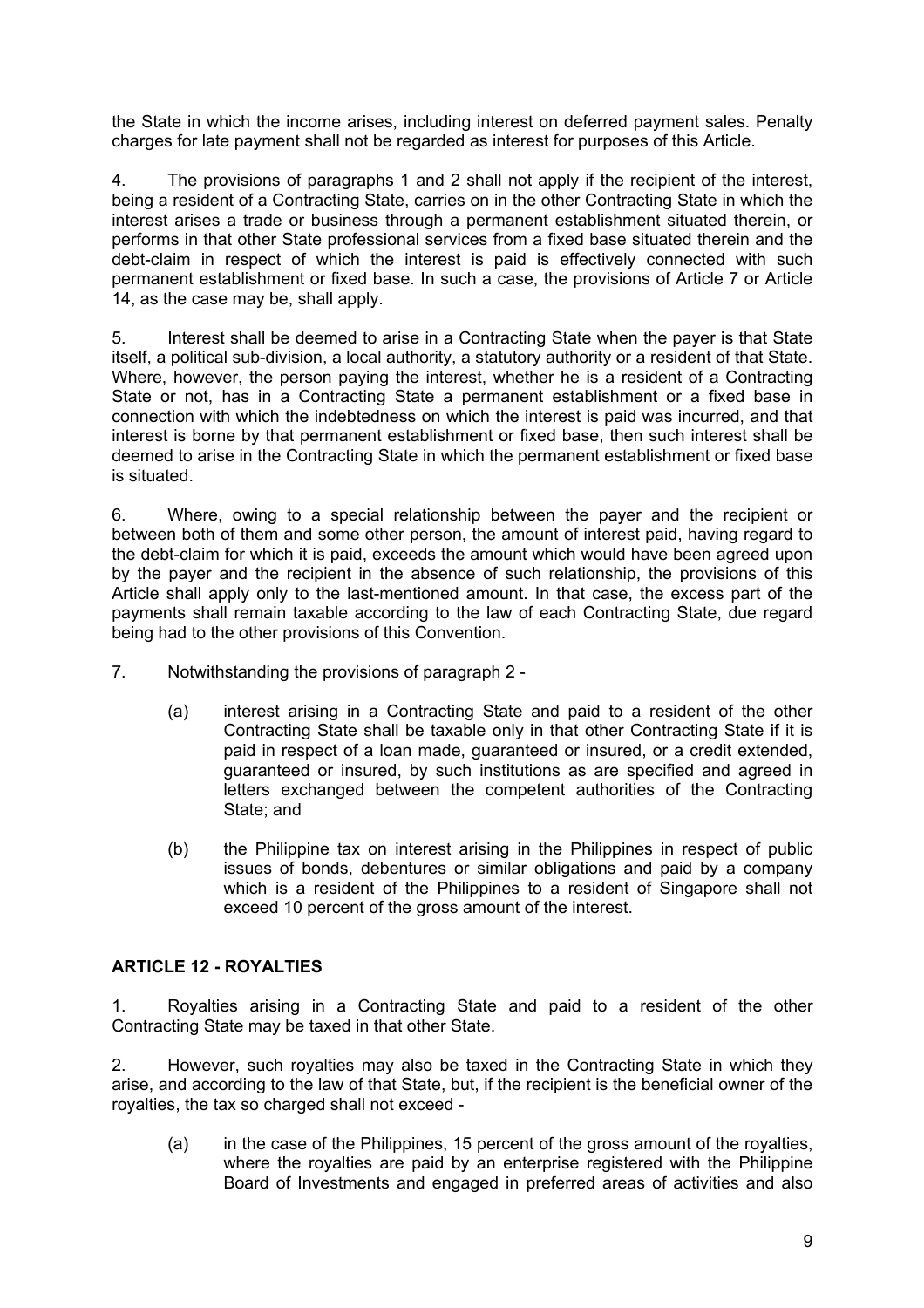royalties in respect of cinematographic films or tapes for television or broadcasting;

- (b) in the case of Singapore, where the royalties are approved under the Economic Expansion Incentives (Relief from Income Tax) Act of Singapore, the royalties shall be exempt;
- (c) in all other cases, 25 percent of the gross amount of the royalties.

3. The term "royalties" as used in this Article means payments of any kind received as a consideration for the use of, or the right to use, any copyright of literary, artistic or scientific work, including cinematographic films or tapes for television or broadcasting, any patent, trade mark, design or model, plan, secret formula or process, or for the use of, or the right to use, industrial, commercial or scientific equipment, or for information concerning industrial, commercial or scientific experience.

4. The provisions of paragraphs 1 and 2 of this Article shall not apply if the recipient of the royalties, being a resident of a Contracting State, carries on business in the other Contracting State in which the royalties arise through a permanent establishment situated therein, or performs in that other State professional services from a fixed base situated therein, and the right or property in respect of which the royalties are paid is effectively connected with such permanent establishment or fixed base. In such a case, the provisions of Article 7 or Article 14 of this Agreement, as the case may be, shall apply.

5. Royalties shall be deemed to arise in a Contracting State when the payer is that State itself, a political sub-division, a local authority, a statutory authority, or a resident of that State. Where, however, the person paying the royalties, whether he is a resident of a Contracting State or not, has in a Contracting State a permanent establishment in connection with which the contract under which the royalties are paid was concluded, and such royalties are borne by such permanent establishment, then such royalties shall be deemed to arise in the Contracting State in which the permanent establishment is situated.

6. Where, owing to a special relationship between the payer and the recipient or between both of them and some other person, the amount of the royalties paid, having regard to the use, right or information for which they are paid exceeds the amount which would have been agreed upon by the payer and the recipient in the absence of such relationship, the provisions of this Article shall apply only to the last-mentioned amount. In that case, the excess part of the payments shall remain taxable according to the law of each Contracting State, due regard being had to the other provisions of this Agreement.

# **ARTICLE 13 - GAINS FROM THE ALIENATION OF PROPERTY**

1. Gains from the alienation of immovable property may be taxed in the Contracting State in which such property is situated.

2. Gains from the alienation of movable property forming part of the business property of a permanent establishment which an enterprise of a Contracting State has in the other Contracting State or of movable property pertaining to a fixed base available to a resident of a Contracting State in the other Contracting State for the purpose of performing professional services, including such gains from the alienation of such permanent establishment (alone or together with the whole enterprise) or of such a fixed base may be taxed in the other State. However, gains derived by an enterprise of a Contracting State from the alienation of ships and aircraft operated in international traffic and movable property pertaining to the operation of such ships or aircraft, shall be taxable only in that State.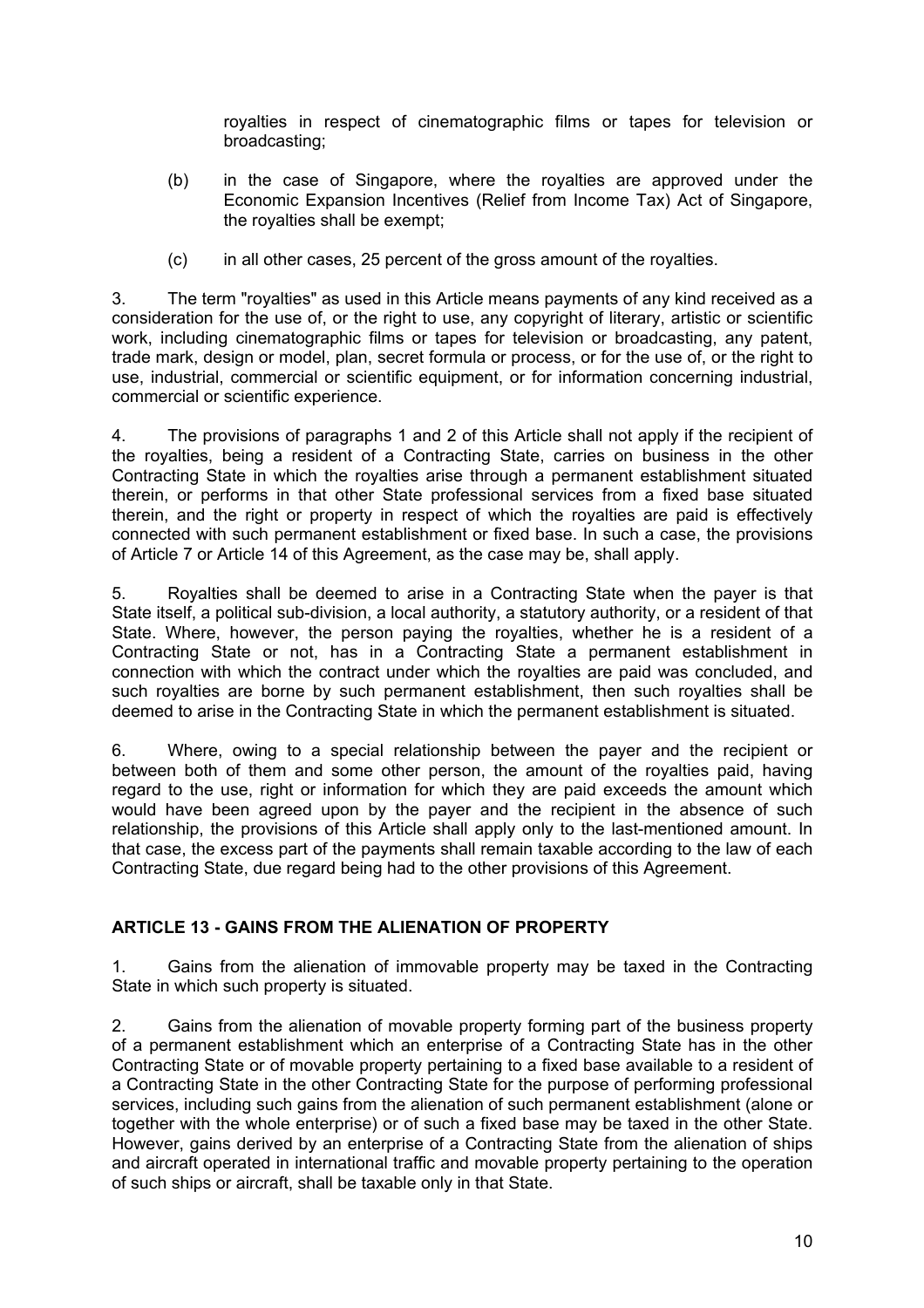3. Gains from the alienation of shares of a company, the property of which consists principally of immovable property situated in a Contracting State, may be taxed in that State. Gains from the alienation of an interest in a partnership or a trust, the property of which consists principally of immovable property situated in a Contracting State, may be taxed in that State.

4. Gains from the alienation of any property, other than those mentioned in paragraphs 1, 2 and 3 shall be taxable only in the Contracting State of which the alienator is a resident.

# **ARTICLE 14 - PERSONAL SERVICES**

1. Subject to the provisions of Articles 15, 17, 18 and 19, salaries, wages and other similar remuneration or income for personal (including professional) services derived by a resident of a Contracting State, shall be taxable only in that Contracting State, unless the services are performed in the other Contracting State. If the services are so performed, such remuneration or income as is derived therefrom may be taxed in that other Contracting State.

2. Notwithstanding the provisions of paragraph 1, remuneration or income derived by a resident of a Contracting State for personal (including professional) services performed in the other Contracting State shall be taxable only in the first-mentioned Contracting State if -

- (a) the recipient is present in the other Contracting State for a period or periods not exceeding in the aggregate 90 days in the case of professional services and 183 days in other cases, in the calendar year concerned; and
- (b) the remuneration or income is paid by, or on behalf of, a person who is a resident of the first-mentioned Contracting State; and
- (c) the remuneration or income is not borne directly by a permanent establishment which that person has in the other Contracting State.

3. The term "professional services" includes independent scientific, literary, artistic, educational or teaching activities as well as the independent activities of physicians, lawyers, engineers, architects, dentists and accountants.

4. Notwithstanding the preceding provisions of this Article, remuneration in respect of employment as a member of the regular crew or complement of a ship or aircraft operated in international traffic by an enterprise of a Contracting State shall be taxable only in that State.

#### **ARTICLE 15 - DIRECTORS' FEES**

1. Director's fees and similar payments derived by a resident of a Contracting State in his capacity as a member of the board of directors of a company which is a resident of the other Contracting State, may be taxed in that other State.

2. The remuneration which a person to whom paragraph 1 applies derives from the company in respect of the discharge of day-to-day functions of a managerial or technical nature may be taxed in accordance with the provisions of Article 14.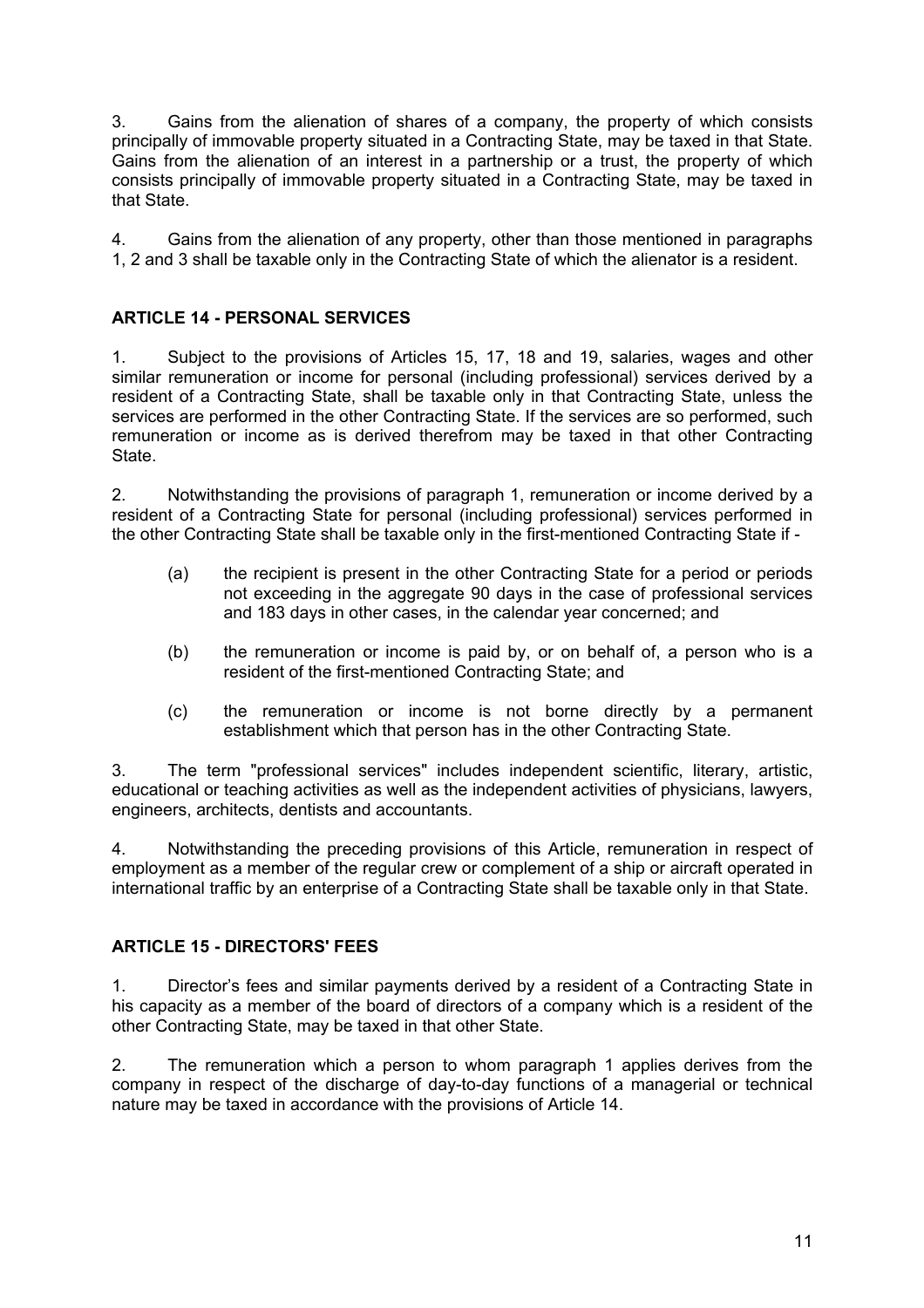### **ARTICLE 16 - ARTISTES AND ATHLETES**

1. Notwithstanding the provisions of Articles 7 and 14, income derived by entertainers such as theatre, motion picture, radio or television artistes, and musicians, and by athletes, from their personal activities as such may be taxed in the Contracting State in which these activities are performed.

2. Where income in respect of personal activities as such of an entertainer or athlete accrues not to that entertainer or athlete himself but to another person that income may, notwithstanding the provisions of Articles 7 and 14, be taxed in the Contracting State in which the activities of the entertainer or athlete are exercised.

3. The provisions of paragraph 1 shall not apply to income derived from activities performed in a Contracting State by entertainers and athletes if the visit to that Contracting State is substantially supported by public funds of the other Contracting State, including any political sub-division, local authority or statutory body thereof, nor to income derived by entertainers and athletes in respect of such activities performed for a non-profit and cultural organization no part of the income of which was payable to, or was otherwise available for the personal benefit of, any proprietor, member or shareholder thereof if the organization is certified as qualifying under the provision by the competent authority of the other Contracting **State** 

4. Notwithstanding the provisions of Article 7, where the activities mentioned in paragraph 1 of this Article are provided in a Contracting State by an enterprise of the other Contracting State the profits derived from providing these activities by such an enterprise may be taxed in the first-mentioned Contracting State unless the enterprise is substantially supported from the public funds of the other Contracting State, including any political subdivision, local authority or statutory body thereof, in connection with the provisions of such activities, or unless the enterprise is a non-profit cultural organization referred to in paragraph 3.

# **ARTICLE 17 - PENSIONS**

1. Subject to the provisions of paragraph 1 of Article 18, pensions and other similar remuneration for past employment arising in a Contracting State shall be taxable only in that **State.** 

2. The term "pensions" as used in this Article means periodic payments made in consideration for past services rendered.

#### **ARTICLE 18 - GOVERNMENTAL FUNCTIONS**

1. Remuneration including pensions paid by or out of public funds of a Contracting State or a political sub-division or local authority or statutory authority thereof to -

- (a) a citizen of that State;
- (b) an individual who is not citizen of the other Contracting State and goes to the other State solely for the purpose of being engaged by the first-mentioned State,

for services rendered to that State in the discharge of functions of a governmental nature shall be exempt from tax in the other State.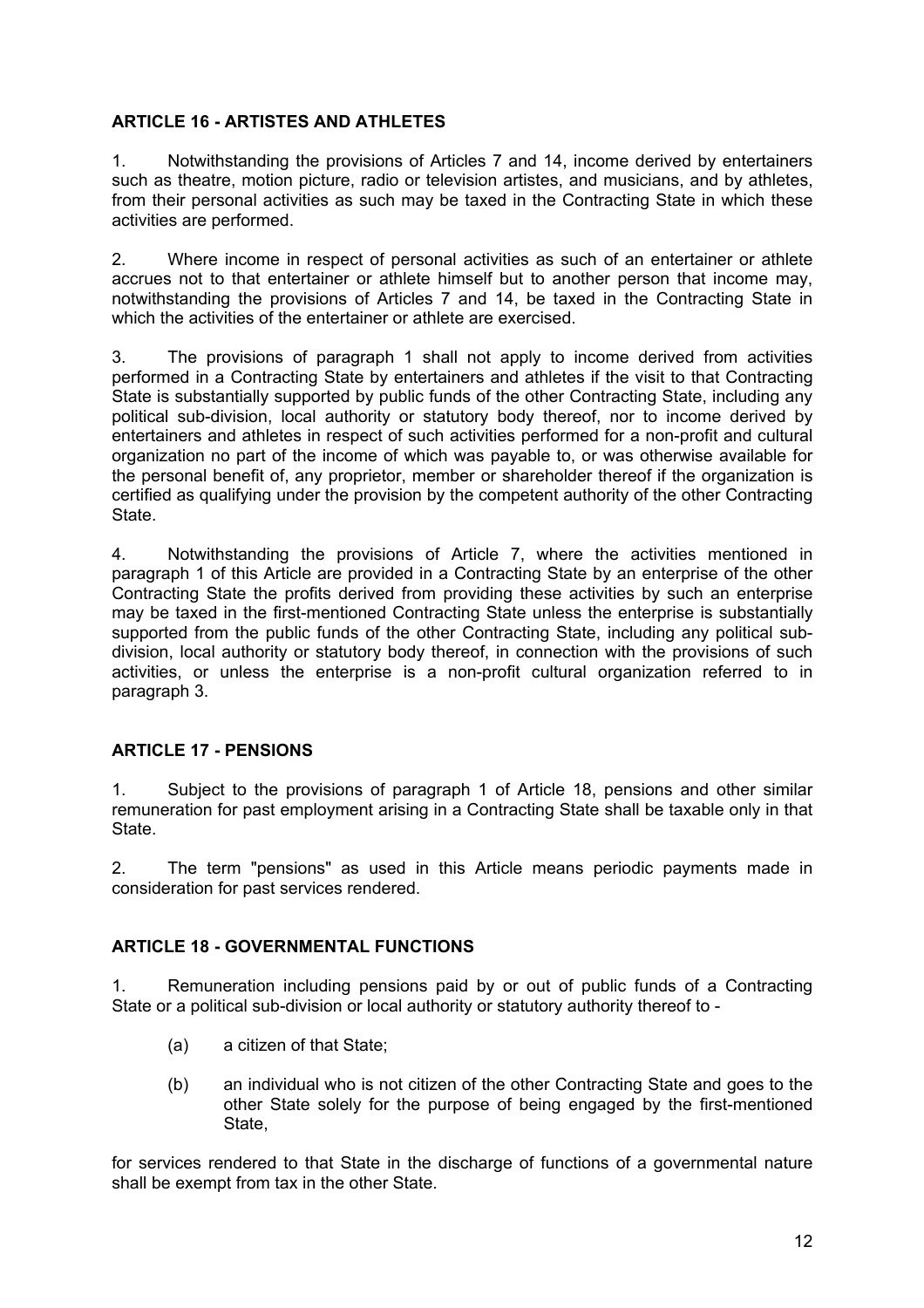2. The provisions of paragraph 1 shall not apply to remuneration including pension paid in respect of services rendered in connection with any trade or business carried on by a Contracting State or a political sub-division or local authority or statutory authority thereof.

# **ARTICLE 19 - STUDENTS AND TRAINEES**

1. An individual who was a resident of a Contracting State immediately before visiting the other Contracting State and is temporarily present in that other Contracting State solely -

- (a) as a student at a University, College or School in that other Contracting State,
- (b) as a recipient of a grant, allowance or award from a Government or scientific, educational, religious or charitable organization for the primary purpose of study, research or training, or
- (c) as a business apprentice,

shall be exempt from tax of that other Contracting State in respect of -

- (i) all remittances from abroad for purposes of his maintenance, education, study, research or training,
- (ii) the grant, allowance or award, and
- (iii) any remuneration for personal services rendered in that other Contracting State not exceeding the sum of three thousand and six hundred Singapore dollars or its equivalent in Philippine currency in any calendar year with a view to supplementing the resources available to him for such purposes.

2. An individual, who was a resident of a Contracting State immediately before visiting the other Contracting State and is temporarily present in that other Contracting State solely as a trainee for the purpose of acquiring technical, professional or business experience, shall for a period not exceeding two years from the date of his first arrival in that other Contracting State in connection with that visit be exempt from tax in that other Contracting State in respect of -

- (a) all remittances from abroad for the purposes of his maintenance or training, and
- (b) any remuneration for personal services rendered in that other Contracting State not exceeding the sum of twelve thousand Singapore dollars or its equivalent in Philippine currency in any calendar year during that visit provided such services are in connection with his training or incidental thereto.

3. The benefits of paragraphs 1 and 2 of this Article shall not be concurrently cumulative.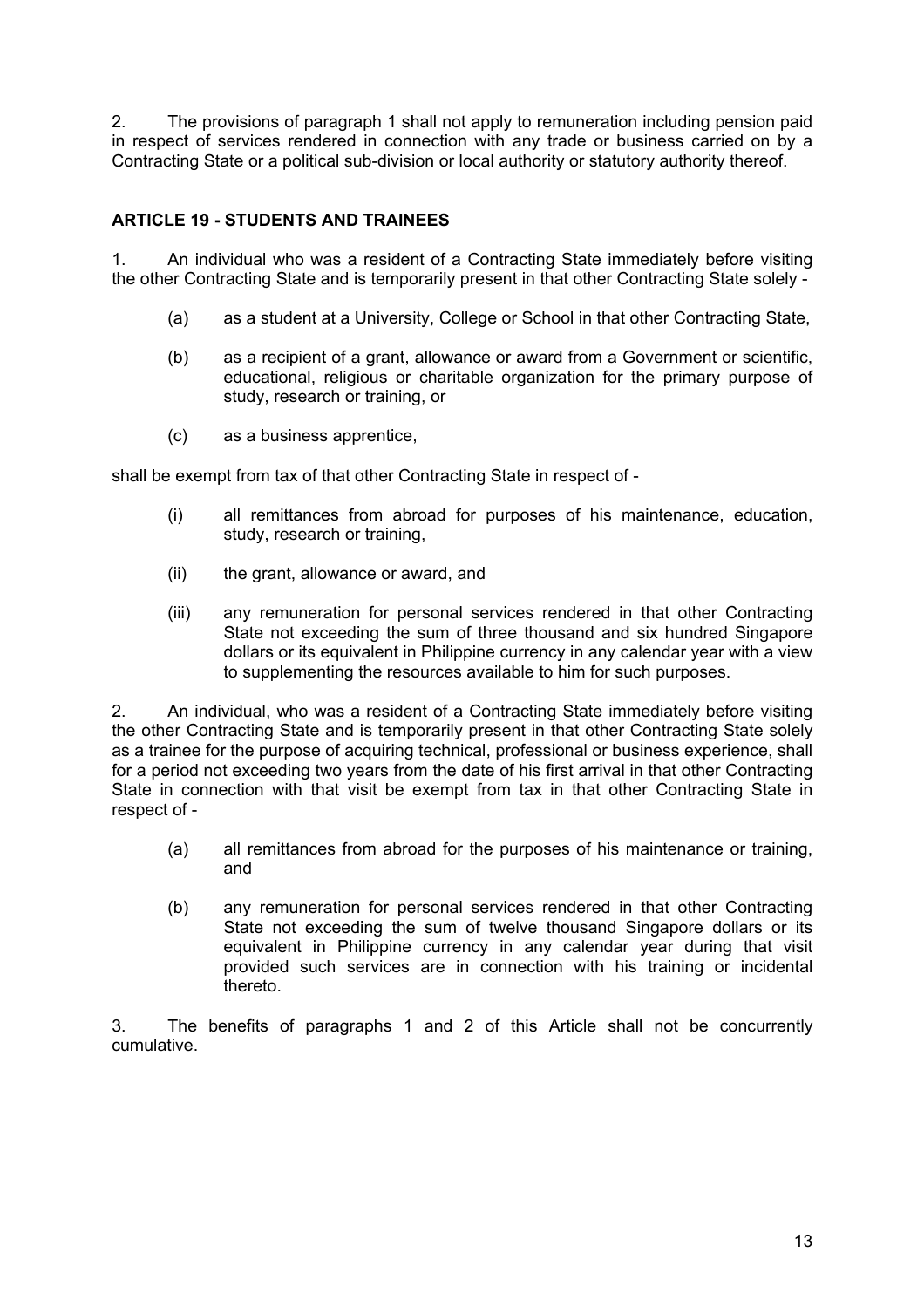### **ARTICLE 20 - TEACHERS AND RESEARCHERS**

1. An individual who is a resident of a Contracting State immediately before making a visit to the other Contracting State, and who, at the invitation of any university, college, school or other similar educational institution, which is recognized by the competent authority in that other Contracting State, visits that other Contracting State for a period not exceeding two years solely for the purpose of teaching or research or both at such educational institution shall be exempt from tax in that other Contracting State on his remuneration for such teaching or research.

2. This article shall not apply to income from research if such research is undertaken not in the general interest but primarily for the private benefit of a specific person or persons.

### **ARTICLE 21 - INCOME NOT EXPRESSLY MENTIONED**

Items of income not expressly mentioned in the foregoing Articles of this Convention and arising in a Contracting State may be taxed in that State.

### **ARTICLE 22 - ELIMINATION OF DOUBLE TAXATION**

1. Subject to the laws of Singapore regarding the allowance as a credit against Singapore tax of tax payable in any country other than Singapore, Philippine tax payable in respect of income derived from the Philippines shall be allowed as a credit against Singapore tax payable in respect of that income. Where such income is a dividend paid by a company which is a resident of the Philippines to a company which is a resident of Singapore and which owns not less than 15 percent of voting shares of the company paying the dividend, the credit shall take into account the Philippine tax payable by that company in respect of its income. The credit shall not, however, exceed that part of the Singapore tax, as computed before the credit is given, which is appropriate to such item of income.

2. The term "Philippine tax payable" shall be deemed to include the amount of Philippine tax which would have been paid if the Philippine tax had not been exempted or reduced in accordance with this Convention and the special incentive laws designed to promote economic development in the Philippines, effective on the date of signature of this Convention, or which may be introduced in the future in the Philippine taxation laws in modification of, or in addition to, the existing laws.

3. Subject to the laws of the Philippines regarding the allowance as a credit against Philippine tax of tax payable in any country other than the Philippines, Singapore tax payable in respect of income derived from Singapore shall be allowed as a credit against the Philippine tax payable in respect of that income. Where such income is a dividend paid by a company which is a resident of Singapore to a company which is a resident of the Philippines and which owns not less than 15 percent of the voting shares of the company paying the dividend, the credit shall take into account the Singapore tax payable by that company in respect of its income. The credit shall not, however, exceed that part of the Philippine tax, as computed before the credit is given, which is appropriate to such item of income.

4. The term "Singapore tax payable" shall be deemed to include the amount of Singapore tax which would have been paid if the Singapore tax had not been reduced in accordance with this Convention and the special incentive laws designed to promote economic development in Singapore, effective on the date of signature of this Convention, or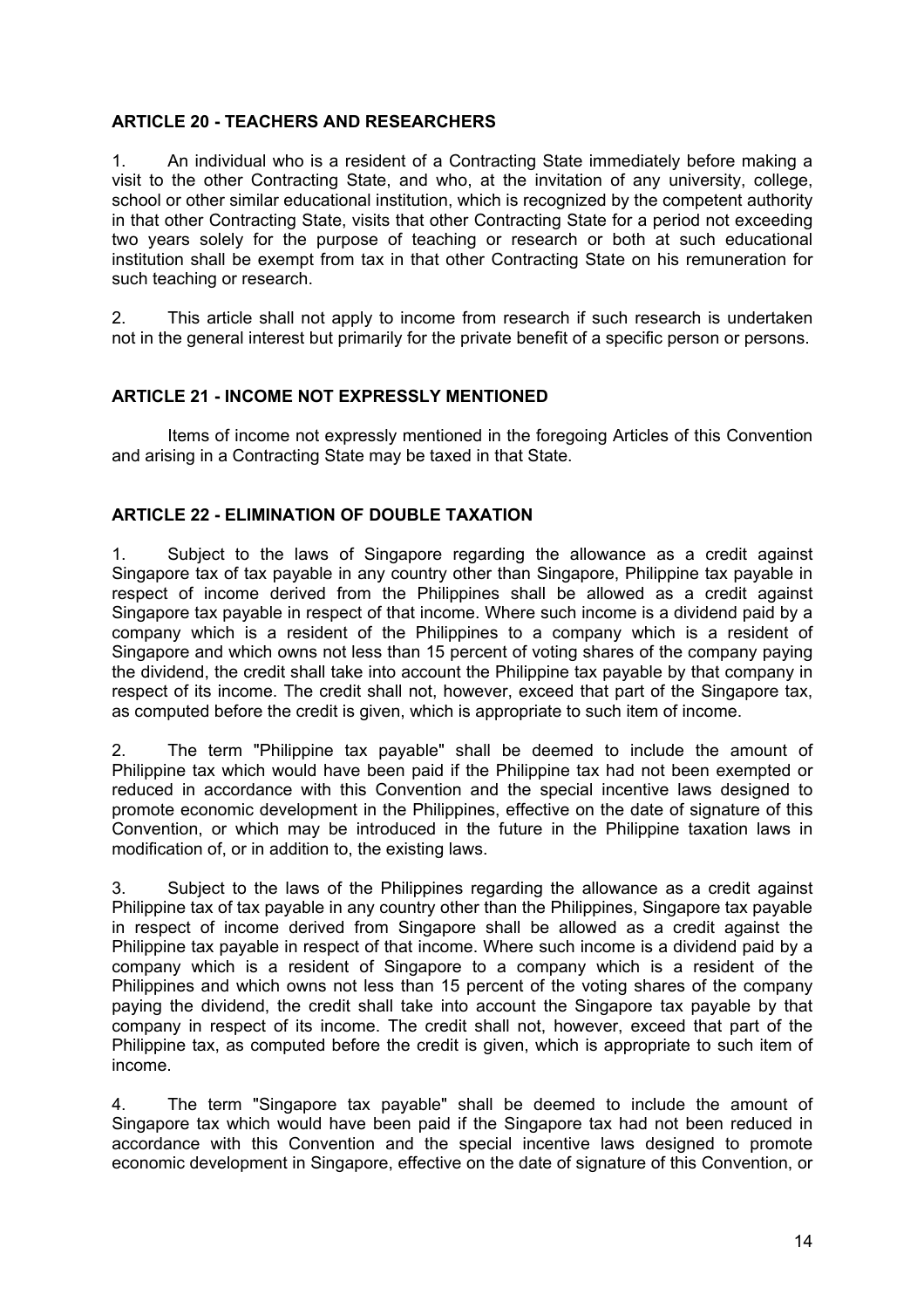which may be introduced in the future in the Singapore taxation laws in modification of, or in addition to, the existing laws.

# **ARTICLE 23 - NON-DISCRIMINATION**

1. The nationals of a Contracting State shall not be subject in the other Contracting State to any taxation or any requirement connected therewith which is other or more burdensome than the taxation and the connected requirements to which nationals of that other State in the same circumstances are or may be subjected.

2. The taxation on a permanent establishment which an enterprise of a Contracting State has in the other Contracting State shall not be less favourably levied in that other State than the taxation levied on enterprises of that other State carrying on the same activities.

- 3. Nothing in this Article shall be construed as obliging a Contracting State to grant to
	- (a) residents of the other Contracting State any personal allowances, relief and reductions for tax purposes which it grants to its own residents, or
	- (b) nationals of the other Contracting State whose personal allowances, reliefs and reductions for tax purposes which it grants to its own citizens who are not resident in that Contracting State or to such other persons as may be specified in the taxation laws of that Contracting State.

4. Enterprises of a Contracting State, the capital of which is wholly or partly owned or controlled, directly or indirectly, by one or more residents of the other Contracting State, shall not be subjected in the first-mentioned State to any taxation or any requirement connected therewith which is other or more burdensome than the taxation and connected requirements to which other similar enterprises of the first-mentioned State, are or may be subjected.

5. Nothing in this Article shall be construed so as to prevent either Contracting State from limiting to its nationals the enjoyment of tax incentives designed to promote economic development in that Contracting State.

6. In this Article, the term "taxation" means taxes which are the subject of this **Convention** 

#### **ARTICLE 24 - MUTUAL AGREEMENT PROCEDURE**

1. Where a resident of a Contracting State considers that the actions of one or both of the Contracting States result or will result for him in taxation not in accordance with this Convention, he may, without prejudice to the remedies provided by the national laws of those States, address to the competent authority of the Contracting State of which he is a resident an application in writing stating the grounds for claiming the revision of such taxation. To be admissible, the said application must be submitted within two years from the first notification of the action which gives rise to taxation not in accordance with the **Convention** 

2. The competent authority referred to in paragraph 1 shall endeavour, if the objection appears to it to be justified and if it is not itself able to arrive at an appropriate solution, to resolve the case by mutual agreement with the competent authority of the other Contracting State, with a view to the avoidance of taxation not in accordance with the Convention.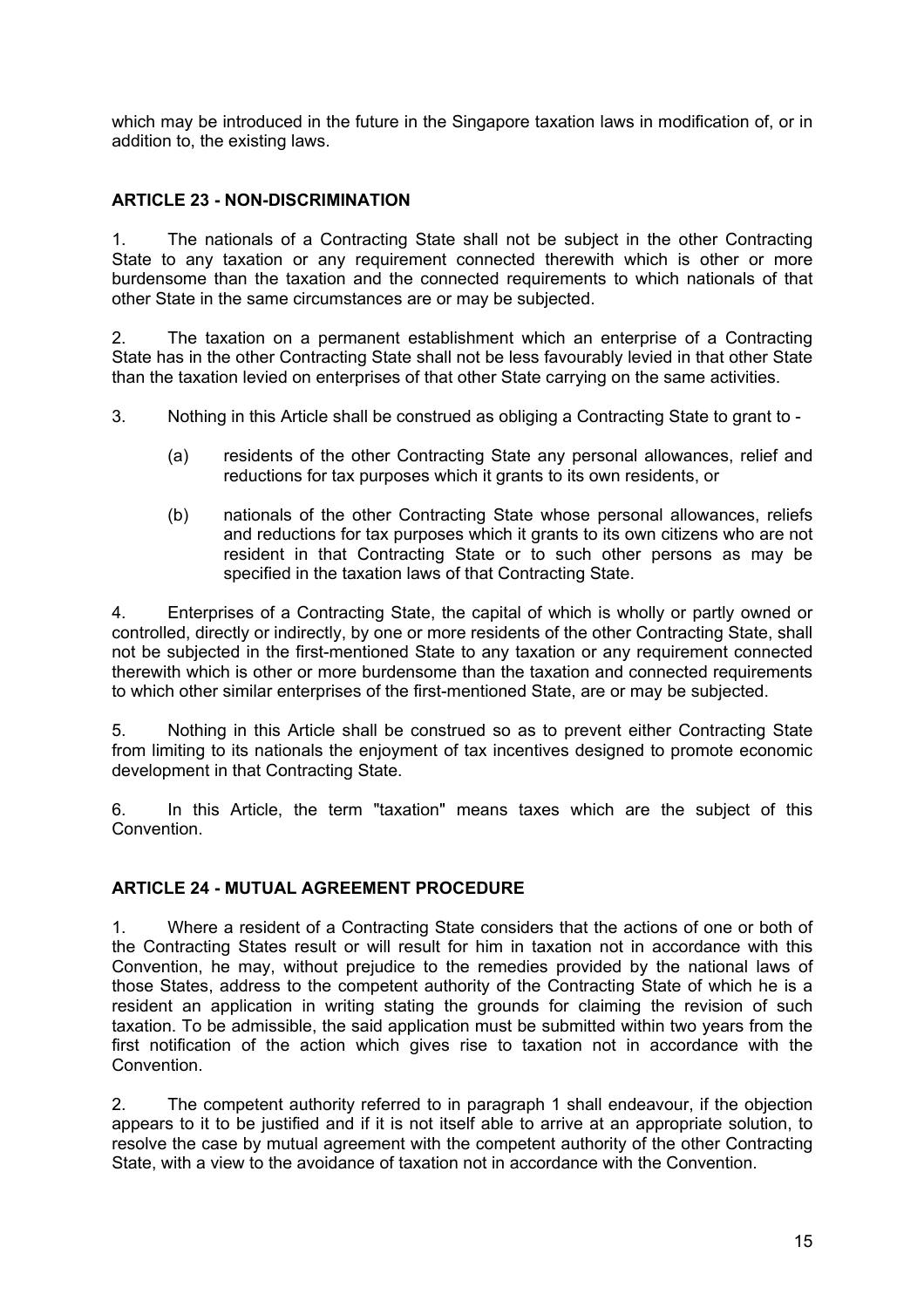3. A Contracting State shall not, after the expiry of the time limits provided in its national laws increase the tax base of a resident of either of the Contracting States by including therein items of income which have also been charged to tax in the other Contracting State. This paragraph shall not apply in the case of fraud, wilful default or neglect.

4. The competent authorities of the Contracting States shall endeavour to resolve by mutual agreement and difficulties or doubts arising as to the interpretation or application of the Convention. In particular, the competent authorities of the Contracting States may consult together to endeavour to agree -

- (a) on the attribution of profits to a resident of a Contracting State and its permanent establishment situated in the other Contracting State;
- (b) on the allocation of income between a resident of a Contracting State and any associated person provided for in Article 9.

5. Nothing in this Convention shall be construed as preventing the Philippines from taxing its citizens in accordance with its domestic legislation.

6. The competent authorities of the Contracting States may consult together for the elimination of double taxation and the prevention of fiscal evasion in cases not provided for in the Convention.

# **ARTICLE 25 - EXCHANGE OF INFORMATION**

1. The competent authorities of the Contracting States shall exchange such information as is necessary for the carrying out of this Convention and of the domestic laws of the Contracting States concerning taxes covered by this Convention insofar as the taxation thereunder is in accordance with this Convention, or for the prevention of fraud or fiscal evasion in relation to such taxes. Any information so exchanged shall be treated as secret and shall not be disclosed to any persons or authorities other than those concerned with the assessment or collection of the taxes which are the subject of this Convention.

2. In no case shall the provisions of paragraph 1 be construed so as to impose on one of the Contracting States the obligation -

- (a) to carry out administrative measures at variance with the laws or the administrative practice of that or of the other Contracting State;
- (b) to supply particulars which are not obtainable under the laws or in the normal course of the administration of that or of the other Contracting State;
- (c) to supply information which would disclose any trade, business, industrial, commercial or professional secret or trade process, or information, the disclosure of which would be contrary to public policy.

# **ARTICLE 26 - DIPLOMATIC AND CONSULAR OFFICERS**

Nothing in this Convention shall affect the fiscal privileges of diplomatic and consular officials under the general rules of international law or under the provisions of special agreements.